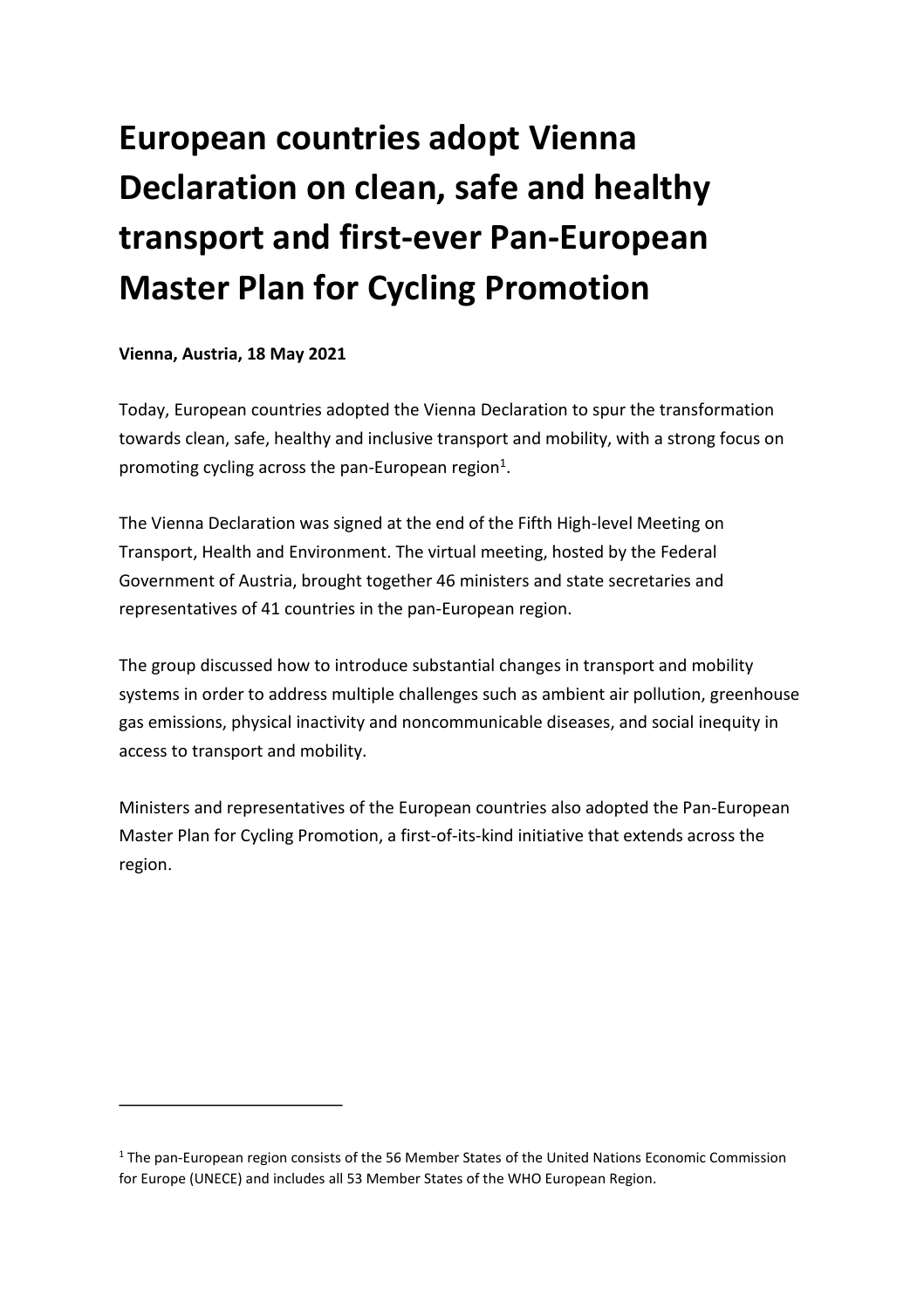The Master Plan calls for:

- doubling cycling in the region by 2030;
- significantly increasing cycling and walking in every country;
- reallocating space for cycling and walking;
- improving the active mobility infrastructure in every country;
- increasing cyclist and pedestrian safety;
- developing national cycling policies, strategies and plans; and
- integrating cycling into health policies, infrastructure and land-use planning.

The COVID-19 pandemic has shown the important role of active mobility in public health and the necessity of strengthening the resilience of mobility to crises and disasters. European authorities agreed that post-pandemic recovery packages need to focus on innovative approaches to expanding clean, safe, healthy and inclusive mobility and transport, including by reducing car dependency, improving rail traffic and public transport, and significantly increasing safe walking and cycling.

Building on lessons learned from the pandemic, and recognizing the value of our public transport systems and frontline workers who ensure that these services continue, a set of recommendations was developed to assure the sustainability and resilience of transport and mobility systems.

# **Calling for a pan-European strategy on transport, health and environment**

The Vienna Declaration calls for a comprehensive pan-European strategy for transforming mobility towards zero emissions, ensuring health-promoting mobility, and building safe and efficient transport in the decade to come. Its recommendations point towards a restart for sustainable transport and investments in green and healthy mobility and transport for all in the region.

"The climate crisis is the biggest challenge of our time. In adopting the Vienna Declaration, we commit to taking leadership in building forward better, and to making our mobility and transport systems climate-friendly, clean, safe and health promoting," explained Ms Leonore Gewessler, Federal Minister for Climate Action, Environment, Energy, Mobility, Innovation and Technology of Austria.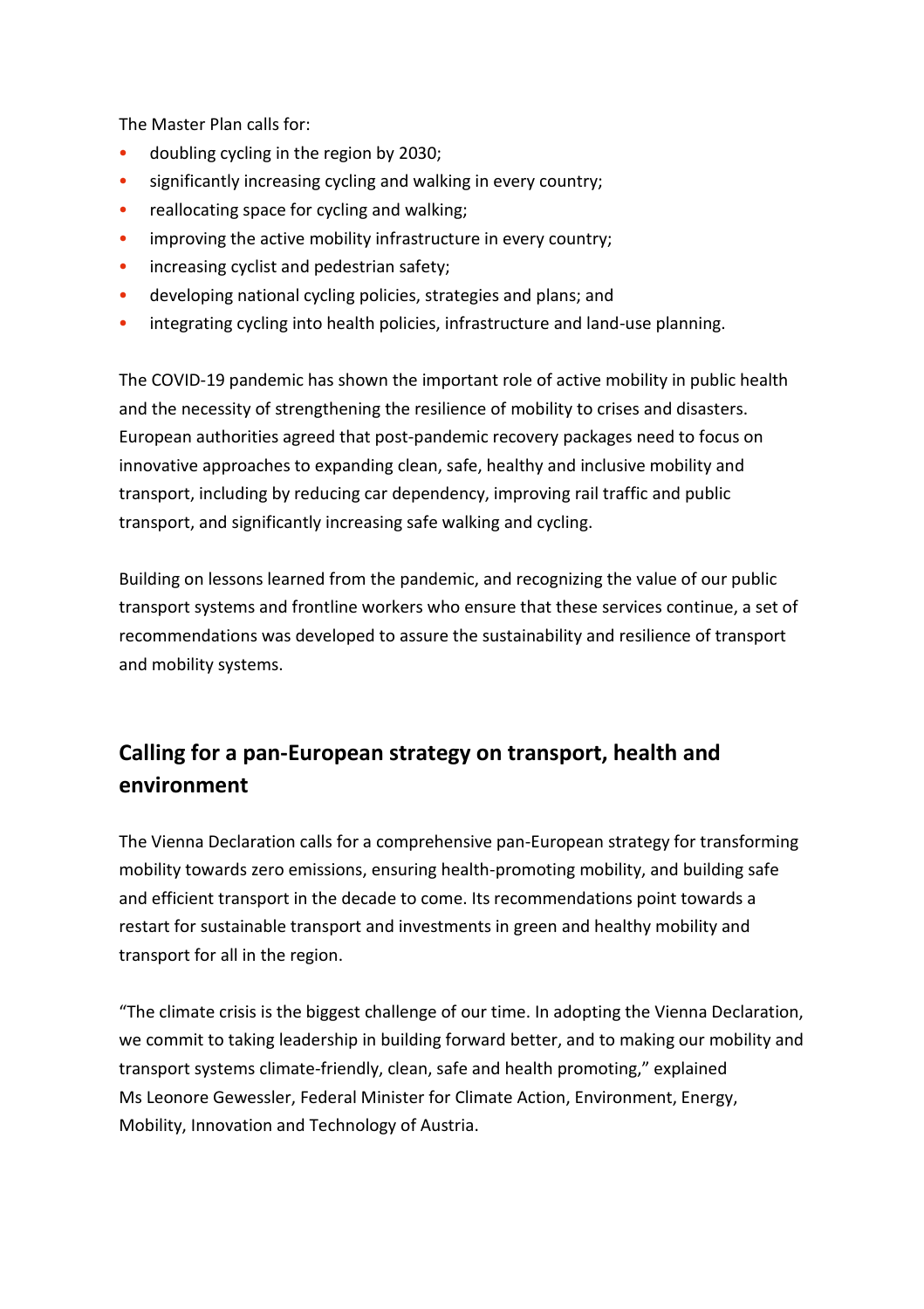"There are tremendous positive effects that green transport can have on our citizens' health and climate action, as well as on the recovery of the economy and on the creation of jobs. I am pleased that we have agreed on the first-ever Pan-European Master Plan for Cycling Promotion. This is an historic milestone to promote active and zero-emission mobility all over Europe. Climate action is the right solution at the right time," she affirmed.

Ms Gewessler concluded, "Austria will further support the implementation of the Transport, Health and Environment Pan-European Programme, in particular by developing a pan-European competence centre for active mobility, and by launching new partnerships on child- and youth-friendly mobility and sustainable mobility in tourism."

### **Building forward better in the pan-European region**

Car dependency, restricted use of public space, and lack of safety for cyclists and pedestrians contribute to physical inactivity and sedentary lifestyles, which increase the risk of noncommunicable diseases and obesity.

Increasing cycling and walking in every country, ensuring cyclist and pedestrian safety, and including active mobility in health policies, as proposed in the Pan-European Master Plan for Cycling Promotion, can reduce the burden of diseases and the impact of road crashes in the region.

"Our commitment to transform transport systems enables us to incorporate health-care promotion into urban planning by putting a strong emphasis on cycling and walking. These modes of active mobility are associated with a lower risk of cardiovascular diseases and an increase in overall well-being," said Dr Wolfgang Mückstein, Federal Minister for Social Affairs, Health, Care and Consumer Protection of Austria.

"We have the unique opportunity to make a substantial and sustainable contribution to improving well-being by incentivizing active mobility and therefore improving air quality and cutting greenhouse gases," Dr Mückstein added.

The greenhouse gas emissions from transport contribute to climate change, and trafficrelated air pollution, noise and road traffic crashes add to the disease burden in Europe. This burden is disproportionately concentrated in certain geographic areas and among less affluent social groups.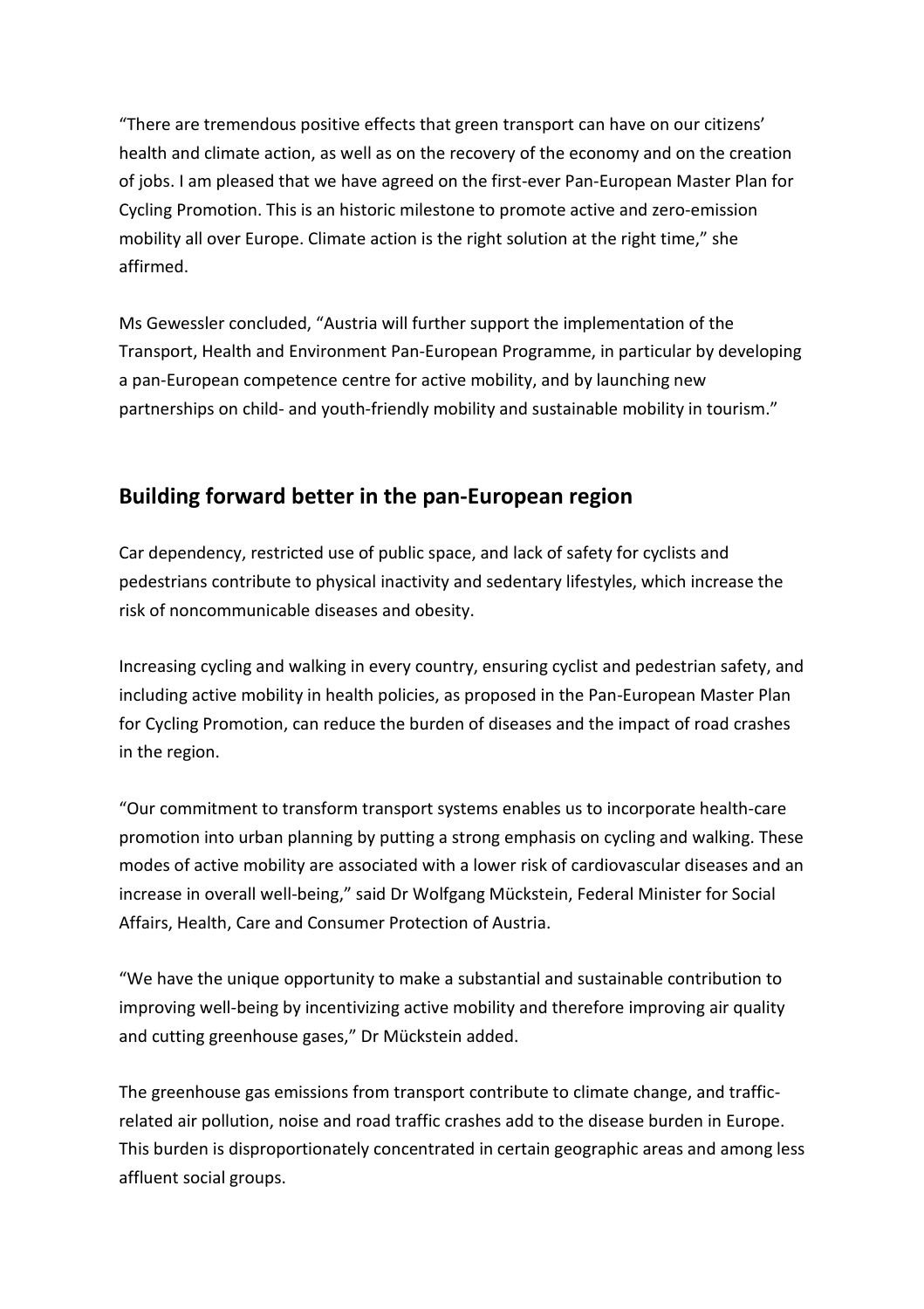Recognizing that this week is also the Sixth United Nations Global Road Safety Week, it is important to acknowledge that more than 110 000 people are killed on the roads every year in the pan-European region, and that road traffic injuries are the number one cause of death globally among young people aged 5 to 29 years.

"In a region where a staggering 70% of all deaths are due to noncommunicable diseases such as cancer, diabetes or cardiovascular and respiratory diseases, transport and urban policies play a major role in shaping health – for better or for worse," noted Dr Hans Henri P. Kluge, WHO Regional Director for Europe.

"This Declaration acknowledges the interdependence of environmental and human health by promoting active mobility to prevent noncommunicable diseases and reduce air pollution, which claims more than half a million deaths every year. The goal? More resilient and healthier communities for people to live and thrive in," Dr Kluge explained.

## **Answering the need for inclusive and equitable transport systems across the pan-European region**

The Vienna Declaration also underlines the need to address inequalities related to transport and urban sprawl, as not all socioeconomic groups have equal access to healthy transportation, public transport networks, resources for active mobility, and recreational and green areas.

"In traditionally male-dominated fields like transport, the achievement of gender equality is still a long way off, especially in senior positions. And equal pay for equal work is still an issue since, despite progress in recent years, no country has achieved equality in earnings between men and women," stressed United Nations Economic Commission for Europe (UNECE) Executive Secretary Ms Olga Algayerova.

Ms Algayerova concluded, "We must therefore prioritize inclusiveness and equality  $$ including gender equality – as we make our transport systems more sustainable. I call on all governments of the region and all sectors to translate the vision of the Vienna Declaration into concrete action in this field."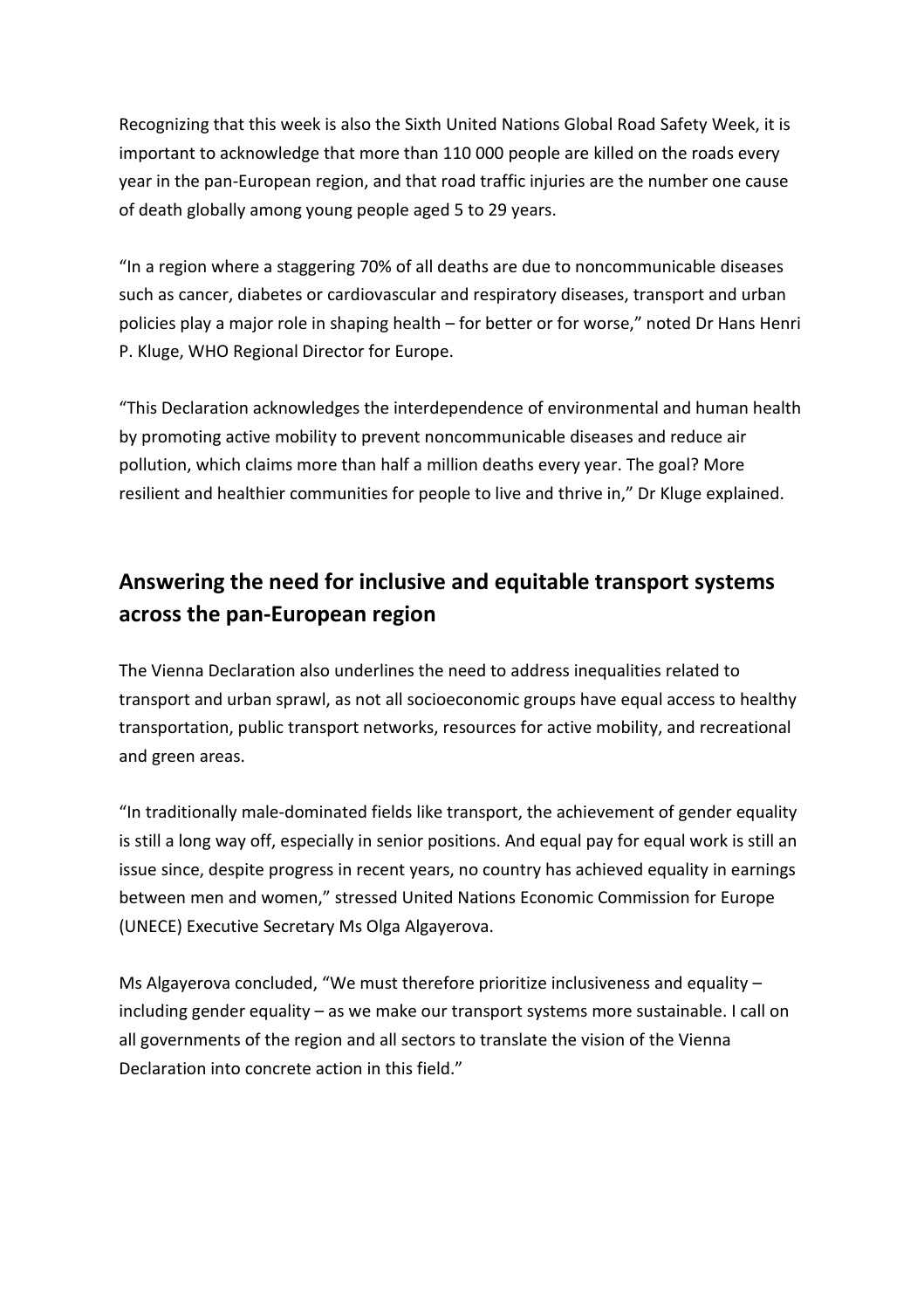European countries also agreed to promote the mobilization of financial resources, including from international institutions, green finance instruments, and public and private sectors; to invest in sustainable mobility and transport systems through partnerships; to invest in strengthening capacities; and to exchange experiences across the pan-European region.

# **About the Transport, Health and Environment Pan-European Programme (THE PEP)**

THE PEP is a unique intergovernmental, cross-sectoral policy platform for policy-makers and stakeholders of the countries of the pan-European region for accelerating the transformation towards clean, safe and healthy mobility and net-zero-emission transport. THE PEP is driven and guided by its Steering Committee of Member States currently chaired by Austria, and is jointly serviced by the UNECE and the WHO Regional Office for Europe.

### **More information:**

[Declaration of the Fifth High-level Meeting on Transport, Health and Environment \(Vienna](https://thepep.unece.org/sites/default/files/2021-05/HLM5%2520Declaration%2520advance%2520copy.pdf)  [Declaration\) \(2021\) – thepep.unece.org](https://thepep.unece.org/sites/default/files/2021-05/HLM5%2520Declaration%2520advance%2520copy.pdf)

[Transport and health – www-euro.who.int](https://www.euro.who.int/en/health-topics/environment-and-health/Transport-and-health)

[Figth High-Level Meeting on transport, health and Environment – www.euro.who.int](https://www.euro.who.int/en/media-centre/events/events/2021/05/fifth-high-level-meeting-on-transport,-health-and-environment)

Transport, Health and Environment Pan-European Programme (THE PEP) – [thepep.unece.org](https://thepep.unece.org/)